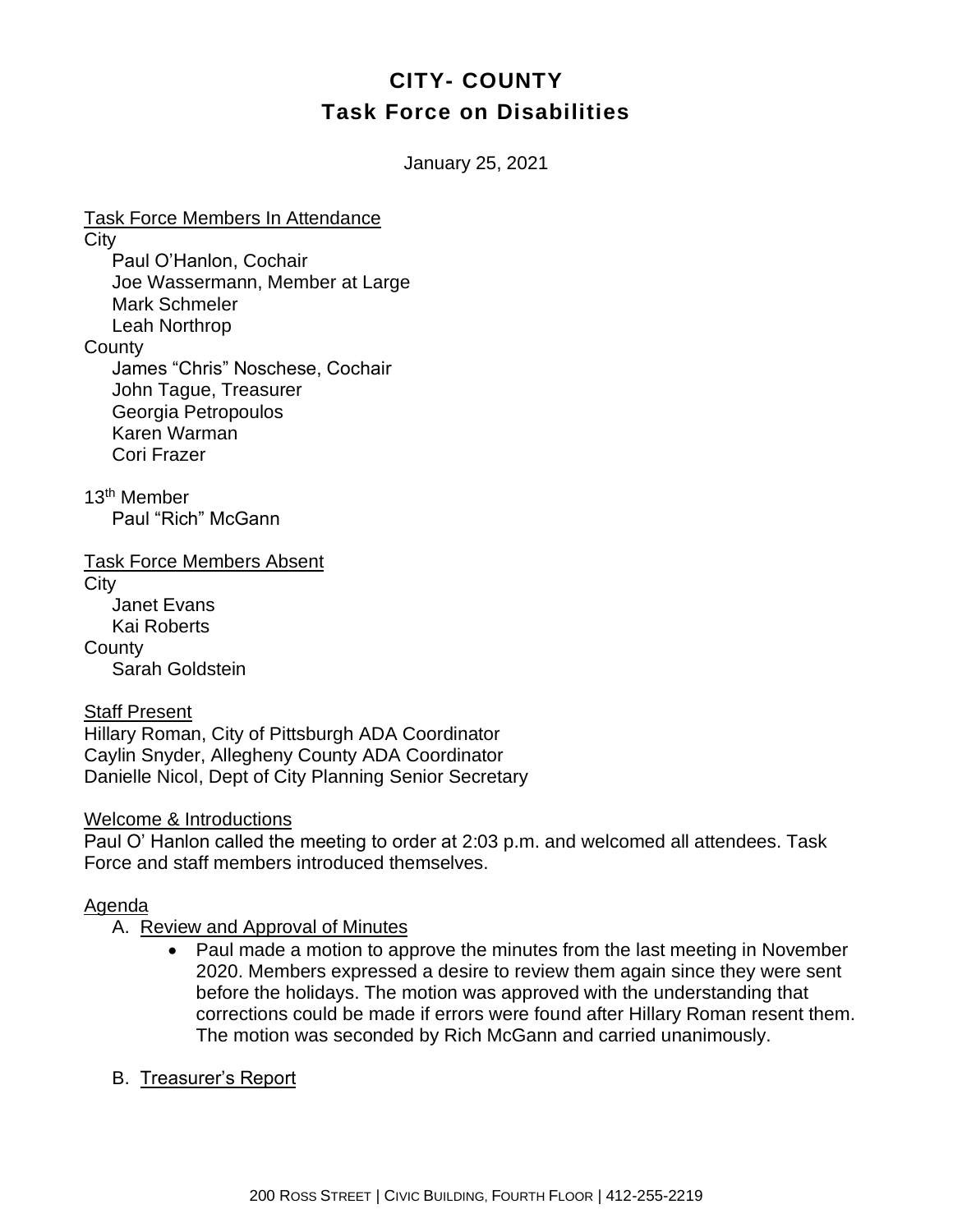- John Tague reported that the CCTFD has a balance of \$3872.50 out of \$9000. He inquired whether the Task Force should continue to analyze the remaining budget to include costs for hiring a captioner.
- Hillary clarified that Zoom recently updated their caption settings such that automated captions are now included can be turned on in settings for paid accounts, including the one used to host the CCTFD.
	- o Danielle Nicol recognized that that setting had not been activated for the present meeting and corrected the error so that all attendees were able to view captions.
- Hillary confirmed that the captioner expense should no longer be necessary unless the CCTFD opts for a different mode of captioning than the automated Zoom tool.
- Chris Noschese noted the small size of the captions as well as their placement; Danielle increased the size but clarified that participants on the Zoom must adjust their own settings to change the font size. Heather Tomko, a community advocate attendee, confirmed this to be the case from the participant end. Hillary explained how the captions can be adjusted on the screen to remove visual obstruction. Paul noted that one can also enable the transcript function on the side panel.
- John mentioned the need to create a budget for next year's expenses, including the \$1000 Annual Richard Meritzer Award. He noted there is not much extra funding for other projects and proposed a budget committee to take a closer look.
- John responded to Paul that there should be enough funding to cover interpreters for the rest of the year.
- Paul made a motion to accept the financial report, it was seconded by Joe Wasserman and carried unanimously.
- John suggested an evaluation of budget allocation for CCTFD operations and projects. Paul informed the group that the Task Force's funding comes from the Human Services Development Fund (HSDF), which was cut a few years ago such that the CCTFD is left with only enough money to cover operational expenses.
- Chris offered that the group should get together to analyze expenses given that the end of the fiscal year is in June.
- Paul suggested a budget meeting be scheduled in the next couple of weeks and Chris agreed. A meeting will be scheduled and details will be sent to Task Force members.

# C. BRT route: accessible mid-block parking

- Paul reintroduced the conflict surrounding the BRT's removal of accessible midblock parking along Fifth and Forbes Avenues for the new bus and bike+ lanes.
- Paul was told at a recent BRT meeting that is a decision under City jurisdiction, not the Port Authority. He asked staff at DOMI whether this type of parking accommodation can be made along the route but hasn't gotten a meaningful response.
- Paul notes the difficulty of advocating for disability rights on the BRT project when authority over its facets is unclear.
- One part of the problem is that those who use accessible vans would be forced to exit the vehicle into oncoming traffic, which is a significant safety concern.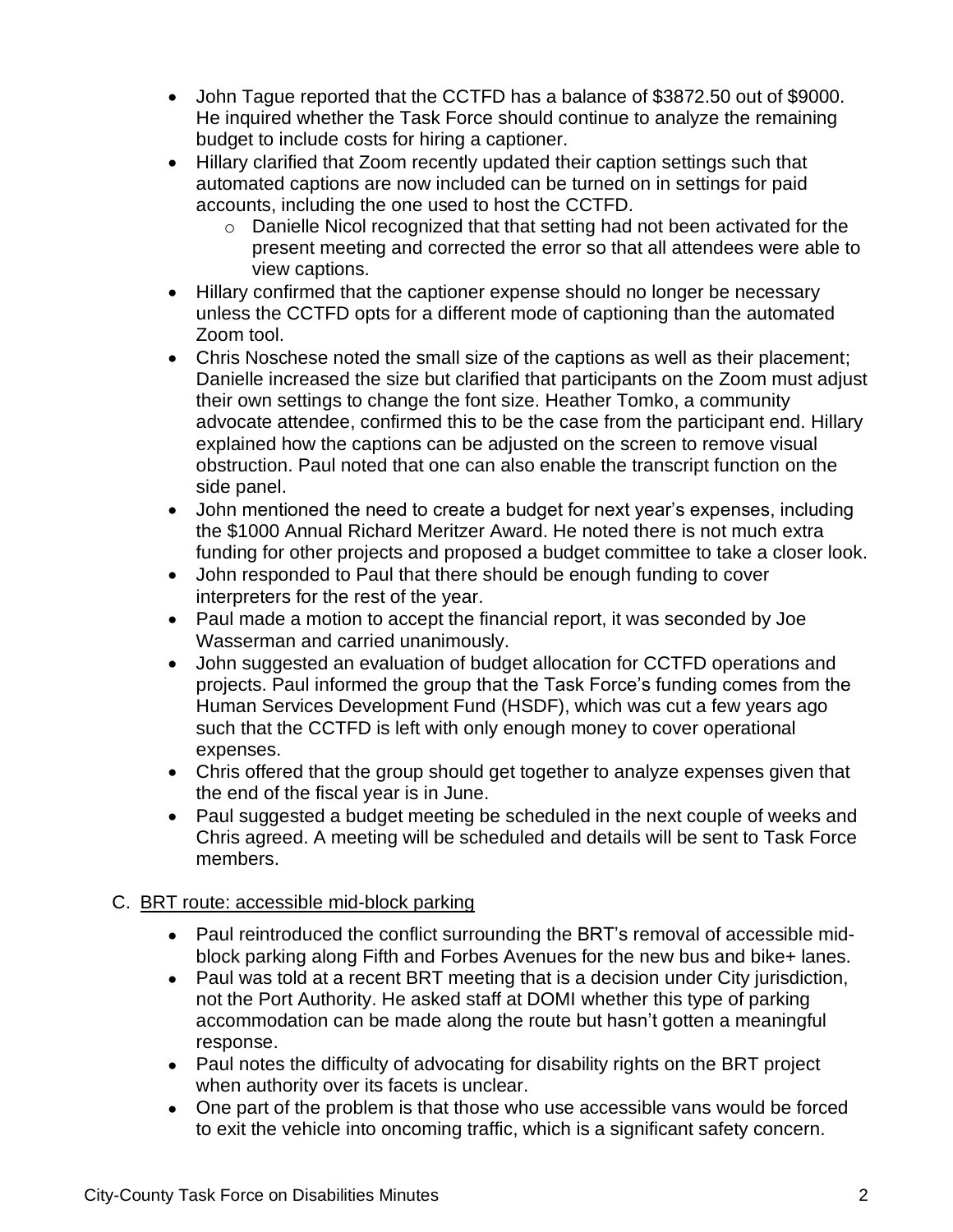There are still no current plans to address midblock accessible parking. DOMI has been willing to reevaluate the concern, but the Port Authority is moving forward with its current plans.

- Rich added that he isn't confident that Port Authority is examining Uptown accessibility properly.
- Paul is frustrated that despite advocacy efforts dating back to 2014, feedback from the disability community about parking accessibility has not been accounted for.
- Chris noted that it has historically been difficult to work with the Port Authority on accessibility. He suggested drafting a letter to the Mayor's Office, the County, and others.
- Leah Northrop wondered whether it would be helpful to reach out to partner groups. Paul clarified that the public entities involved, as far as he knows, are the Port Authority, the County, and the City. Leah underscored Chris's suggestion to send letters to all of the entities.
	- Paul responded that the CCTFD had written letters in the past, the proposed resolution is allowing paratransit to block the bus lane when necessary. He feels this is an unsatisfactory solution but is confident they are at least aware of the issue.

## D. Alterations to Allegheny County park bathrooms

- The group addressed concerns around binary gender park bathrooms being built/rennovated in Allegheny County that could present an accessibility challenge for individuals who require the aid of an attendant who may be of a different gender.
- Caylin Snyder has reached out to the County parks department to find out more information on the bathrooms. She asked for more information from the Task Force about their recommendation.
- Paul responded that in this case, it is less about the technical accessible design requirements and more about the binary gender specificity. Unisex or family-style bathrooms allow for those who require help in the bathroom to more easily have that access.
- Leah suggested that Caylin refer to the bathrooms in the Frick Park Environmental Center; they are single-person bathrooms, but they are large and unisex. She notes that adult changing tables would be an added benefit.
- Caylin will relay the feedback to the County.

## E. COVID-19 vaccination equity

- Paul relayed that while was glad to see the CDC amend the vaccination priority recommendation to include those with pre-existing conditions, it remains unclear how implementation will roll out. He asked whether anyone on the call had updated information.
- Karen Warman offered to contact someone she knows at the Health Dept. to update the group.
- Rich added that the state vaccine rollout is lacking in communication with the community and medical authorities, including doctor's offices and pharmacies.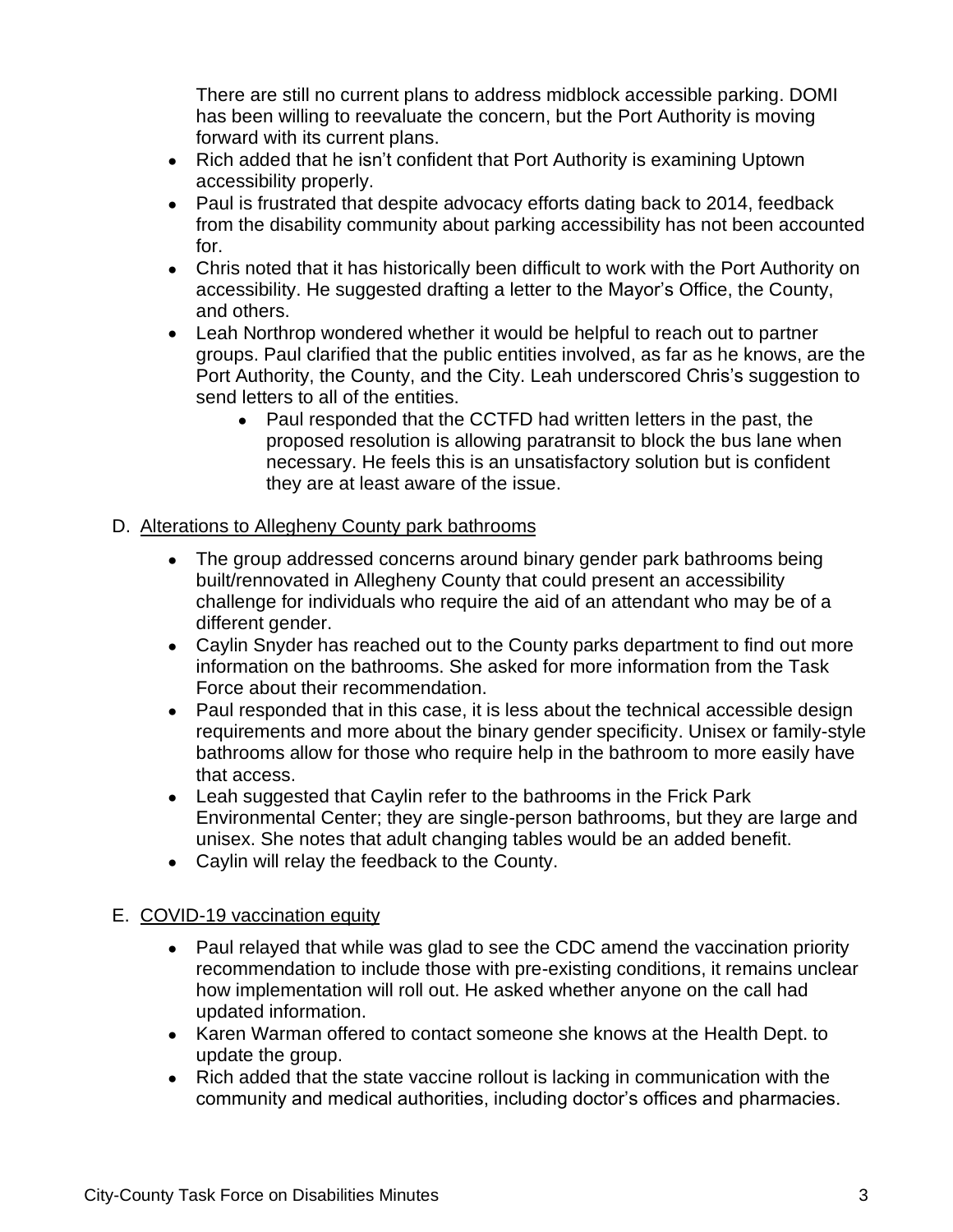He hopes that he can request an ASL interpreter to help him better understand the process.

- Heather offered that she has received conflicting information from state representatives. Eligibility is now based on specific CDC conditions, however, the conditions specified are based on those conditions the CDC has a large quantity of data on. Thus, there are many rare conditions not on the list due to a lack of information about the associated risks.
- This amounts to irrational situations where someone like Heather, who has a neuromuscular condition that affects her lungs profoundly, is not currently eligible for the vaccine. She notes that the equity work to be done at the state and local level to help prevent misunderstandings about vaccine distribution priority.
- Heather offered that her work with Pitt's Family Support Center will be releasing a statement in the next few days to help ensure that unpaid family caregivers are included with other healthcare workers on the vaccine priority list. She asked for help in disseminating the statement to others.
- Cori Frazer noted that the vaccine shortage is still so significant that even though the 1A category has broadened, there is still not enough of it make a big impact. The authorities are still trying to ensure that frontline healthcare workers are able to receive the vaccine. They are also hearing from ODP on how to get direct care workers a letter of authorization for vaccination.
- Caylin mentioned that people can sign up for text updates including vaccine updates at [www.alleghenycouny.us/alerts.](http://www.alleghenycouny.us/alerts)
- Paul emphasized the lack of options for community members who don't drive; Heather agreed that this is another equity problem with vaccine distribution.
- Heather suggested the CCTFD send a recommendation to the Health Dept. detailing these issues.
- Cori offered that there are a lot of factors that complicate the planning effort around vaccine distribution, including the fact that the approved vaccines must be kept cold, and the US's capacity to produce dry ice for a vast quantity of shipments is limited.
- Paul will follow-up with an email requesting suggestions for a letter.

## F. Clear mask policy

- Caylin introduced deaf and hard of hearing advocate, Tommy Woods, who is raising awareness about the need for a clear mask policy as a public accommodation.
- Tommy emphasized the need for clear masks in public and private agencies for members of the public who rely on lip-reading for effective communication.
- Caylin read a statement from a staff member at SLIP underscoring the need for clear masks, especially in public entities. She notes that Safe'n'clear masks are anti-fog, anti-glare, and FDA-approved.
- Paul added that despite the fact that vaccines are currently available, we are likely to still all be wearing masks into the fall. This is an accommodation that public agencies should be taking into consideration. He thinks it might be most effective if the Health Dept. made a policy that could then be enforced throughout local government and private business.